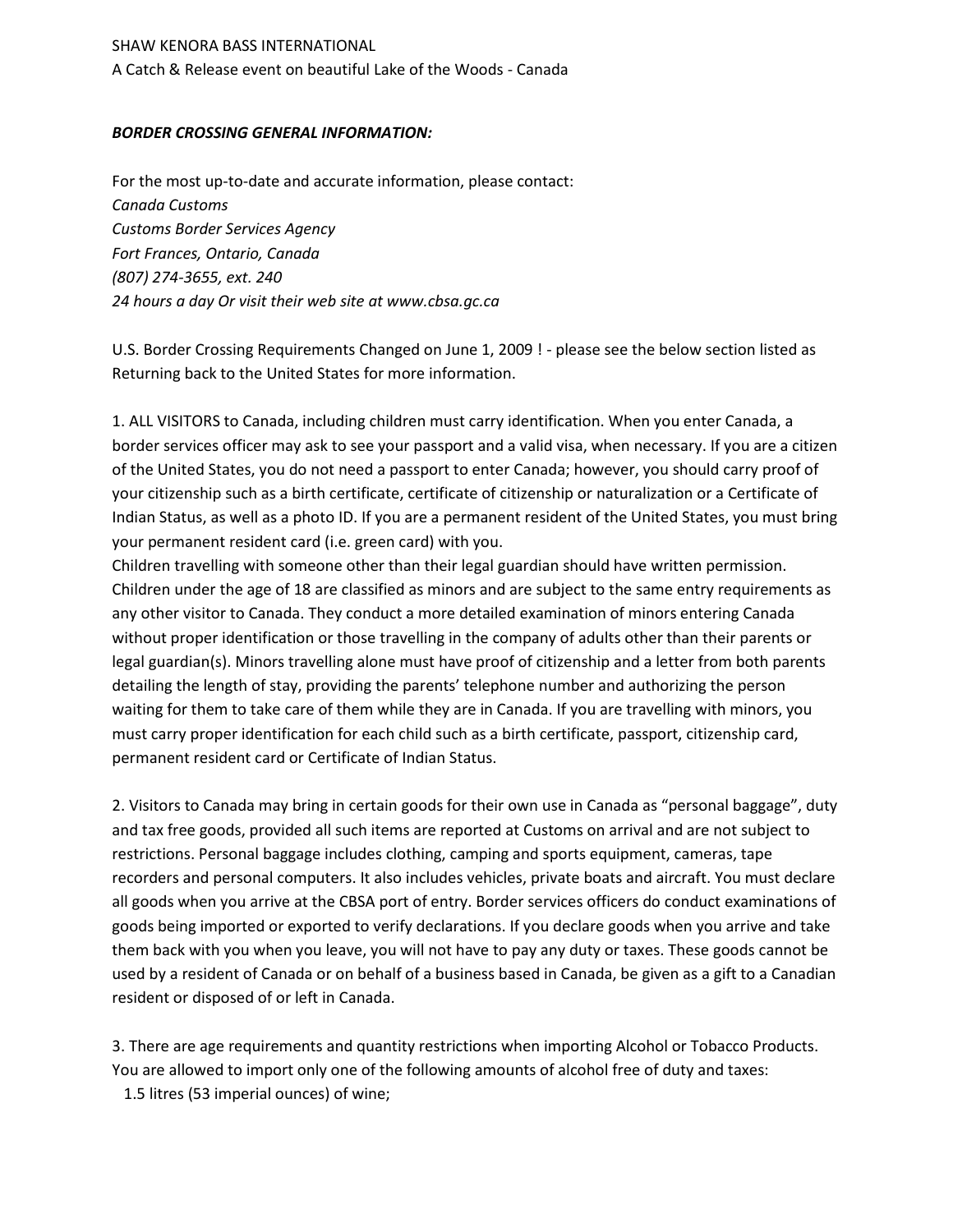1.14 litres (40 ounces) of liquor;

a total of 1.14 litres (40 ounces) of wine and liquor; or

24 x 355 millilitre (12 ounces) cans or bottles (maximum of 8.5 litres) of beer or ale.

You are allowed to bring in all of the following amounts of tobacco into Canada without paying duty: 200 cigarettes;

50 cigars or cigarillos;

200 grams (7 ounces) of manufactured tobacco; and

200 tobacco sticks.

You may bring in additional quantities but you will have to pay full duty and taxes on the excess amount.

4. The importation of alcoholic beverages is limited to persons who have attained the legal age as prescribed by the province at point of entry. The minimum ages are as follows: Newfoundland, Nova Scotia, New Brunswick, Ontario, Saskatchewan, British Columbia, Northwest Territories and Yukon is 19, Quebec, Manitoba and Alberta, and Prince Edward Island is 18.

5. Tobacco products may only be imported by persons who are the age of 19 or over.

6. Currency and Monetary Instruments - If you are importing or exporting monetary instruments equal to or greater than CAN\$10,000 (or its equivalent in a foreign currency), whether in cash or other monetary instruments, you must report it to the CBSA when you arrive or before you leave Canada.

7. Food - A reasonable supply of food, consistent with the length of stay and number of people in the party, providing it is for personal use is allowed duty and tax free entry. Canada has complex requirements, restrictions and limits on the import of meat, eggs, dairy products, honey, fresh fruits and vegetables and other food from around the world. For example, root crops may be regulated and potatoes are prohibited. You can avoid problems by not bringing these kinds of goods into Canada.

8. Firearms and Weapons - Canada's firearms legislation helps make the country safer for both residents and visitors. Before you attempt to import a firearm or weapon, contact the Canada Firearms Centre for information.

The following requirements apply to the importation of firearms and weapons: you must be at least 18 years of age;

you can import non-restricted and restricted firearms, provided you meet all requirements; and you cannot import prohibited firearms, weapons or devices, including silencers, replica firearms, switchblades and other weapons.

You must declare all weapons and firearms at the CBSA port of entry or they will be seized and you may be subject to arrest.

As a visitor, you may temporarily import restricted firearms and non-restricted firearms, such as pistols or revolvers, provided you get Form CAFC 679, Application for an Authorization to Transport Restricted Firearms and Prohibited Firearms in advance from a chief firearms officer of the province or territory to which you are importing a restricted firearm.

As a seasonal resident, you may import restricted firearms but you must have a valid Possession and Acquisition Licence or a valid Firearms Acquisition Certificate, in addition to Form CAFC 679. For more information on importing a firearm into Canada, ask for a copy of the publication called Importing a Firearm or Weapon Into Canada or call the BIS line at one of the numbers listed in the section called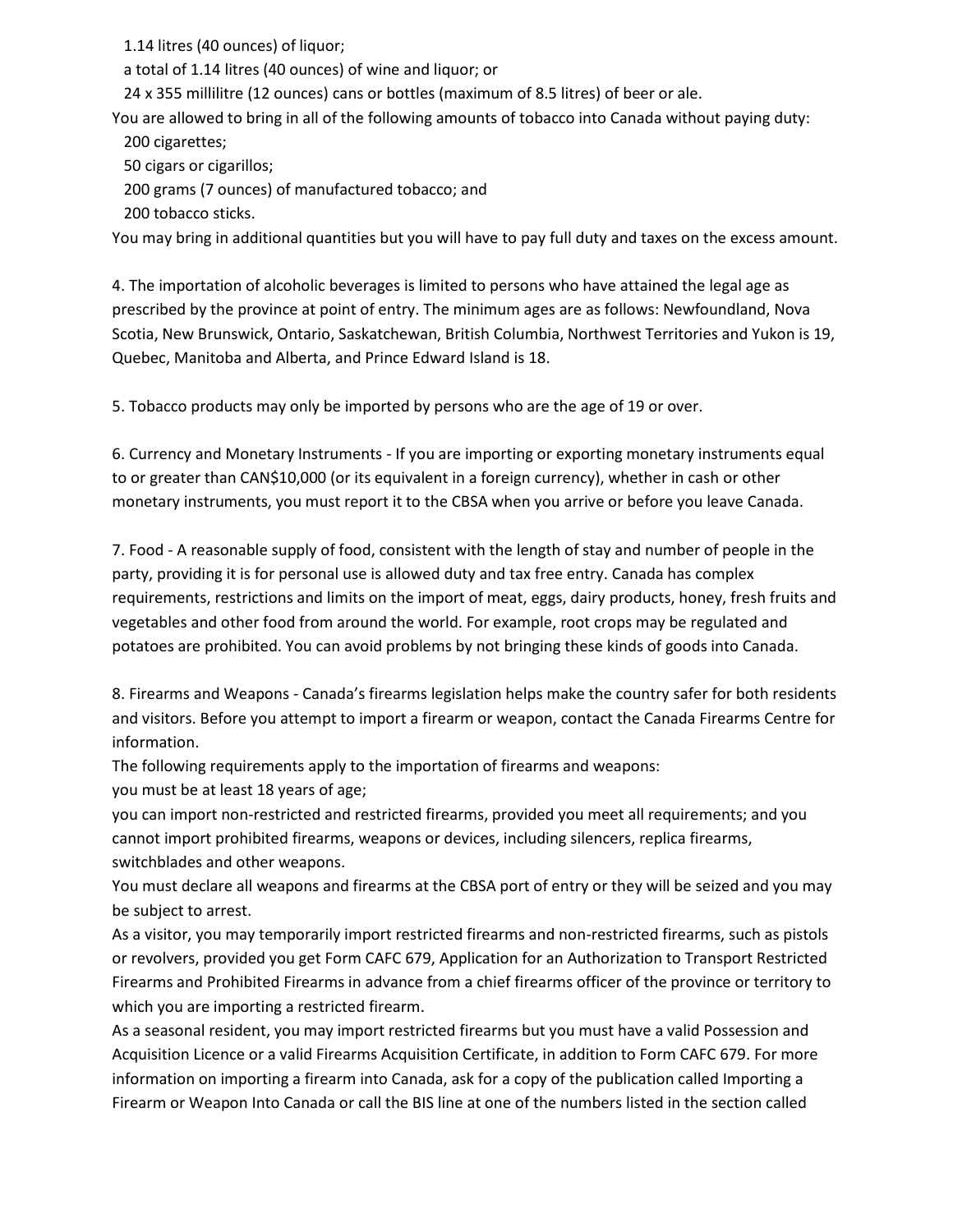"Additional information."

For more information about applying for a Canadian firearms licence or Form CAFC 679, contact: Canada Firearms Centre Ottawa ON K1A 1M6 Telephone: 1-800-731-4000 (toll-free in Canada and the United States) 506-624-5380 (from all other countries) Facsimile: 613-957-7325 E-mail: [cfc-cafc@cfc-cafc.gc.ca](mailto:cfc-cafc@cfc-cafc.gc.ca) Web site: www.cfc.gc.ca Replica firearms are designed or intended to resemble a firearm with near precision. They are classified as prohibited devices and you cannot import them into Canada. Mace or pepper spray that is used for the purpose of injuring, immobilizing or otherwise incapacitating any person is considered a prohibited weapon. You cannot import it into Canada. Aerosol or similar dispensers that contain substances capable of repelling or subduing animals are not considered weapons if the label of the container specifically indicates that they are for use against animals

9. Pets - Dogs and cats from the USA must be accompanied by a valid RABIES certificate, signed and dated by a veterinarian. While pups and kittens under the age of three months do not require a rabies vaccination certificate to enter Canada, they must be in good health at the time of entry.

10. Bait - (In Ontario) LEECHES, LIVE MINNOWS, SMELT, and WAX WORMS ARE PROHIBITED! Frozen or salted minnows are allowed. Live earthworms are permitted, but must be packed in artificial bedding. (No earth or soil).

11. Vehicles and Private Boats - during your visit in Canada, you can temporarily import passenger and recreational vehicles, such as snowmobiles, outboard motors, boats, trailers and most other kinds of vehicles for your personal use.

## ALL ITEMS LISTED ABOVE MUST BE DECLARED TO THE FIRST CUSTOMS INSPECTOR SPEAKING TO YOU

Border Crossing Fees \*subject to change without notice

When crossing the International Border at International Falls, MN, USA / Fort Frances, ON, Canada, there is a toll booth as you come into Canada.

The toll fees are as follows: \$6.00 US or around \$9.00 Canadian to cross.

You may chose to purchase a swipe card which is good for 12 round trips, although they do have an expiry date. Swipe cards can be purchased at Canada Safeway (417 Scott Street) in Fort Frances at a cost of \$14.00 Canadian. Cards can also be purchased in International Falls at Stop & Shop, Super One, and Super Value for \$10.00 US

Returning Back to the United States for US citizens For the most up-to-date and accurate information, please contact: Customs & Border Protection 1300 Pennsylvania Avenue, NW Washington, D.C. 20229 877-CBP -5511 703-526-4200 24 hours a day Or visit their web site at http://www.cbp.gov/